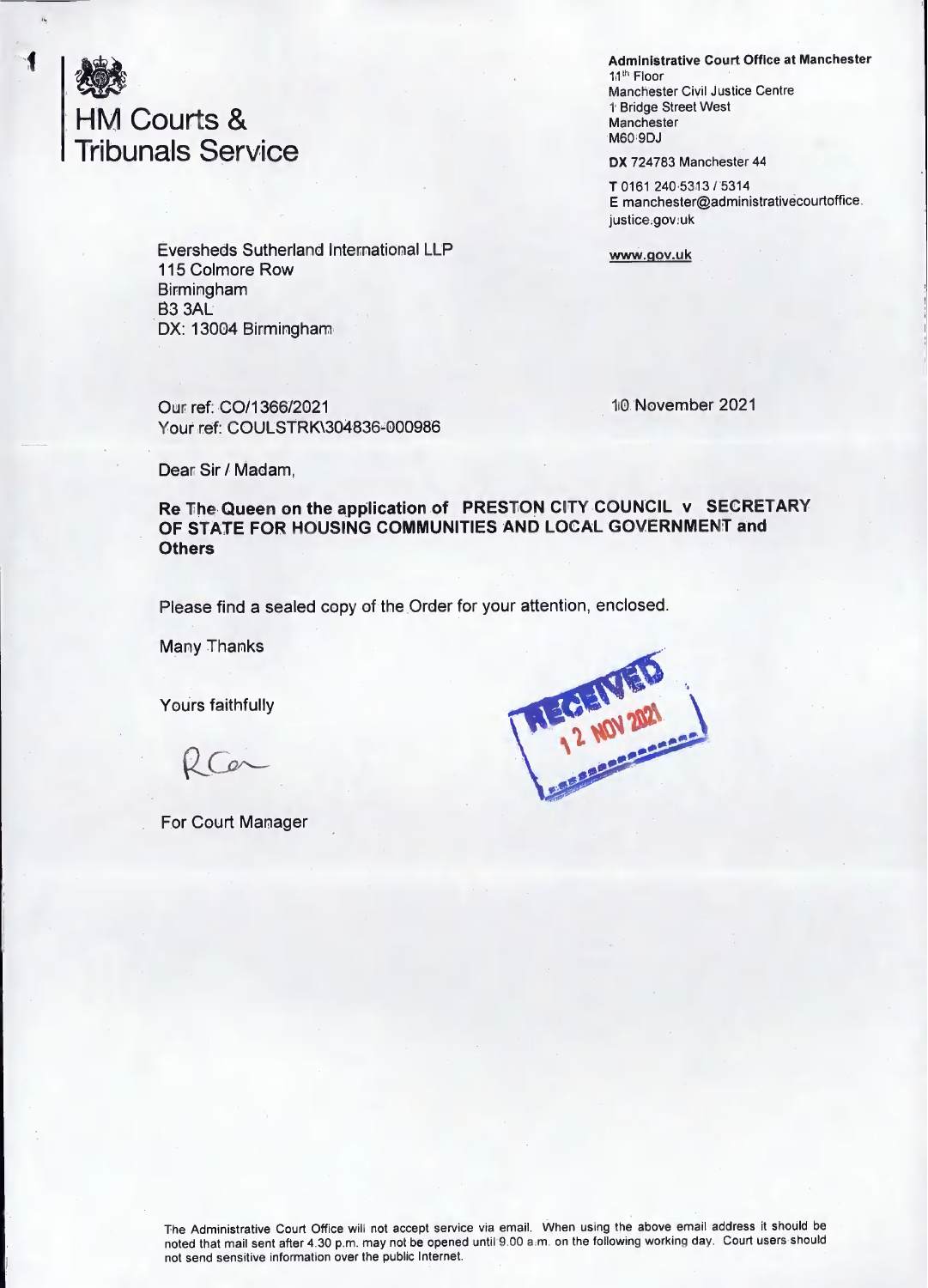manches

**<sup>1</sup> 0 NOV 2021**

-Z?



# **In the High Court of Justice Queen's Bench Division Planning Court**

In the matter of an application for Planning Statutory Review

**THE QUEEN >>**

**on the application of**

**PRESTON CITY COUNCIL**

**-and-**

**SECRETARY OF STATE FOR HOUSING COMMUNITIES AND LOCAL GOVERNMENT and another**

**Defendant**

**/**

**A. Claimant 'Xs'> —**

**Notification of the Judge's decision on the application for permission to apply for Planning Statutory Review (CPR PD 8C)**

Following consideration of the documents lodged by the Claimant and the Acknowledgements of service filed by the Defendants

ORDER by the Honourable Mr Justice Dove

- **1.** Permission to apply for Planning Statutory Review is granted.
- **2.** The application is to be listed for <sup>1</sup> day; the parties to provide a written time estimate within 7 days of service of this order if they disagree with this direction.

## **Observations**

**1.** In my view the grounds raised are arguable. The case is a significant planning case and the listing arrangements should be considered accordingly. It is case which has clear links to Manchester and should be heard there.

## **Case Management Directions**

**1.** The Defendant and any other person served with the Claim Form who wishes to contest the claim or support it on additional grounds shall, within 35 days of the date of service of this Order, file and serve (a) Detailed Grounds for contesting the claim or supporting it on additional grounds, and (b) any written evidence that is to be relied on. For the avoidance of doubt, a party who has filed and served Summary Grounds pursuant to CPR PD 8C 5.5 may comply with (a) above by filing and serving a document which states that those Summary Grounds shall stand as the Detailed Grounds required by CPR PD 8C 12.1.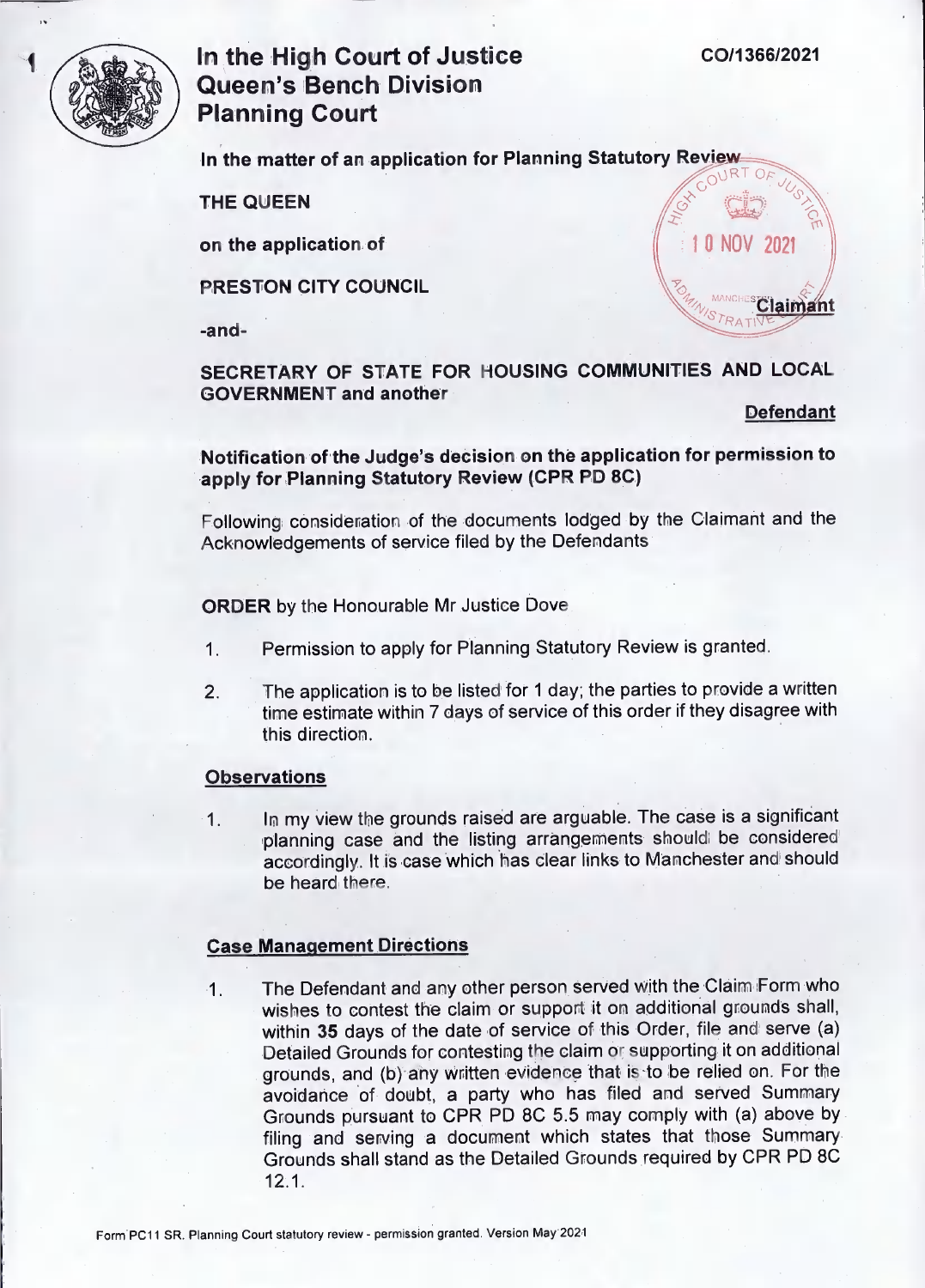2. Any application by the Claimant to serve evidence in reply shall be filed  $\bullet$ and served within 21 days of the date on which the Defendant serves evidence pursuant to 1(b) above.

3.

The parties shall agree the contents of the hearing bundle and the Claimant must file it with the Court not less than 21 days before the date of the hearing of the judicial review. An electronic version of the bundle shall be prepared and lodged by the Claimant in accordance with the Guidance on the Administrative Court website. The Claimant shall, if requested by the Court lodge hard-copy versions of the hearing bundle not less than 4 days before the hearing.

- 4. The Claimant must file and serve a Skeleton Argument not less than 14 days before the date of the hearing of the judicial review.
- 5. The Defendant and any Interested Party must file and serve a Skeleton Argument not less than 7 days before the date of the hearing of the judicial review.
- 6. The parties shall agree the contents of a bundle of authorities to be referred to at the hearing. An electronic version of the bundle shall be prepared by the Claimant in accordance with the Guidance on the Administrative Court website. The Claimant shall if requested by the Court, prepare a hard-copy version of the authorities bundle. The electronic and hard copy versions of the bundle must be lodged by the Claimant with the Court not less than 4 days before the date of the hearing of the judicial review.
- 7. r.' If permission has been granted on some grounds but refused on others, the Claimant may request that the decision to refuse permission be reconsidered at a hearing by filing and serving a completed Form 86B within 7 days after the date this order is served on the Claimant. The reconsideration hearing will be fixed in due course.

#### **Case NOT suitable for hearing by a Deputy High Court Judge\***

[\*Tick if applicable]

Signed By the Court Dated

**The date of service of this order is calculated from the date in the section below**